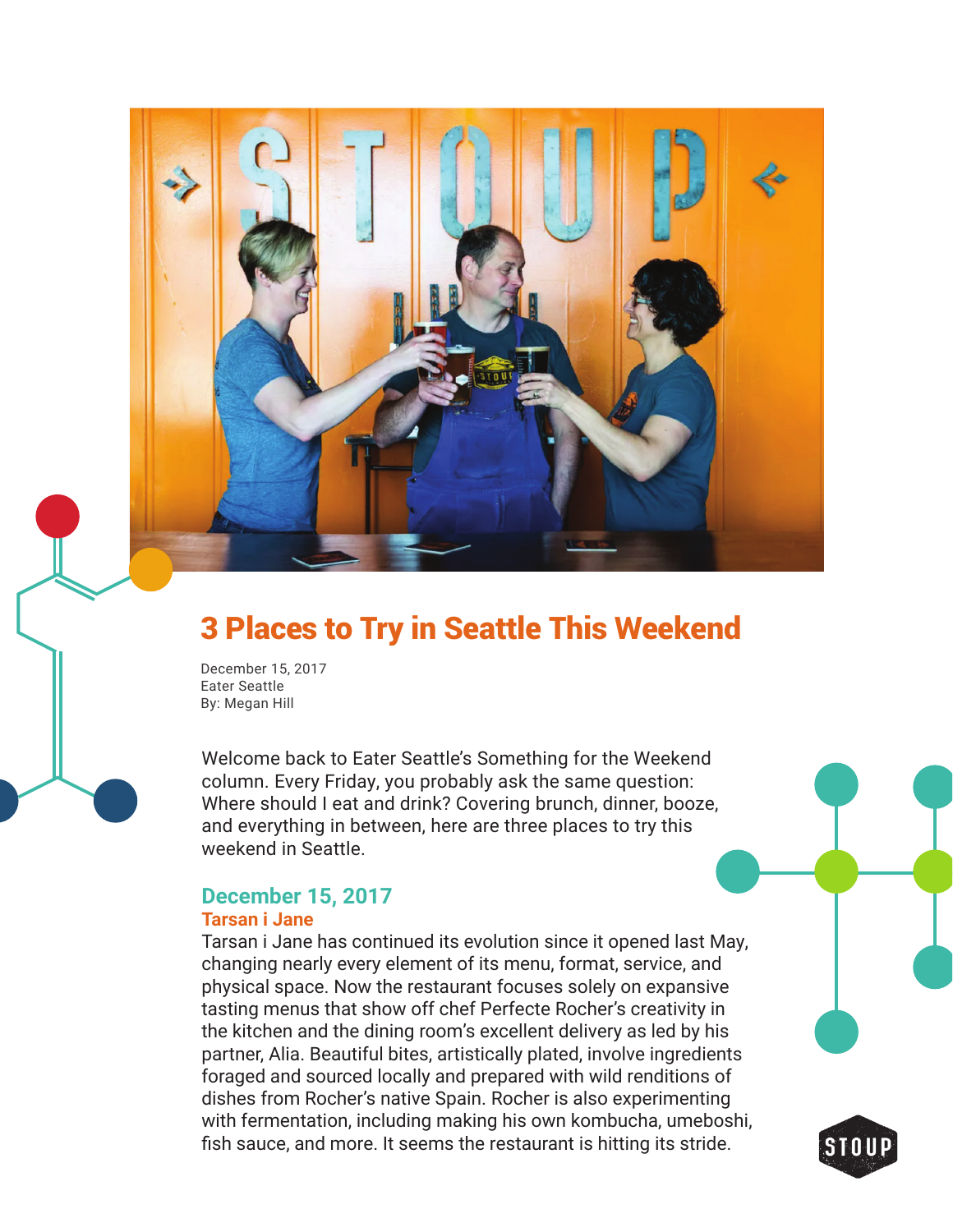#### **Standard Public House**

Standard Brewing has completed its multi-stage expansion and now runs a bar and restaurant called Standard Public House next door to the original taproom. The brewery has always made great beer, and that hasn't changed. Now, though, you can pair the brews with an excellent menu of hot and cold sandwiches, hearty toasts, and from-scratch jalapeno potato chips. A recent visit involved a cheesy rarebit toast made with Standard beer and a juicy Chicago-style Italian sub, both of which were too good not to wolf down.

#### **Wicked Good Grinders**

Great sandwiches are a thing of beauty, and the food truck Wicked Good Grinders knows what's up. The menu of East Coast-style sandwiches includes options like chicken or eggplant parm, steak and cheese, Italian meatball, and buffalo eggplant  $-$  a vegetarian option for non-meat eaters craving the spicy wing sauce. Find the truck at various breweries around the area.

# **December 1, 2017**

#### **Bateau**

It took me a while to make it to Bateau, Renee Erickson's celebrated Capitol Hill steakhouse that Eater restaurant critic Bill Anderson has called one of the best restaurants in the country. But good things come to those who wait; eating at Bateau was a rewarding experience from start to finish. The restaurant expresses an impressive commitment to sustainability by focusing on wholeanimal butchery so as not to let anything go to waste. Yes, you can have a filet mignon (as long as it's available) but diners are encouraged to try offbeat cuts, too, and the servers are knowledgeable in guiding the selection process. Sides, starters, and cocktails are as impressive as the perfectly-cooked steak. It's no wonder Addison says this is "the steakhouse of the future."

#### **Belltown Brewing**

The former Bell and Whete restaurant at 2nd and Bell has reinvented itself into Belltown Brewing. There's actually a brewery on site, and it's an impressive one-man show run by Adam Frantz, who was formerly at American Brewing. Frantz is somehow coaxing eight beers from a tiny, four-barrel system, and he's working in plenty of seasonal brews along with three fantastic flagship beers: an IPA, a lager, and an amber, all of which are well-balanced and food-friendly. Frantz's future plans include a super-smooth Mexican chocolate stout and a white IPA. The brews pair well with the restaurant's menu of pizzas, sandwiches, and snacks like a spent-grain pretzel

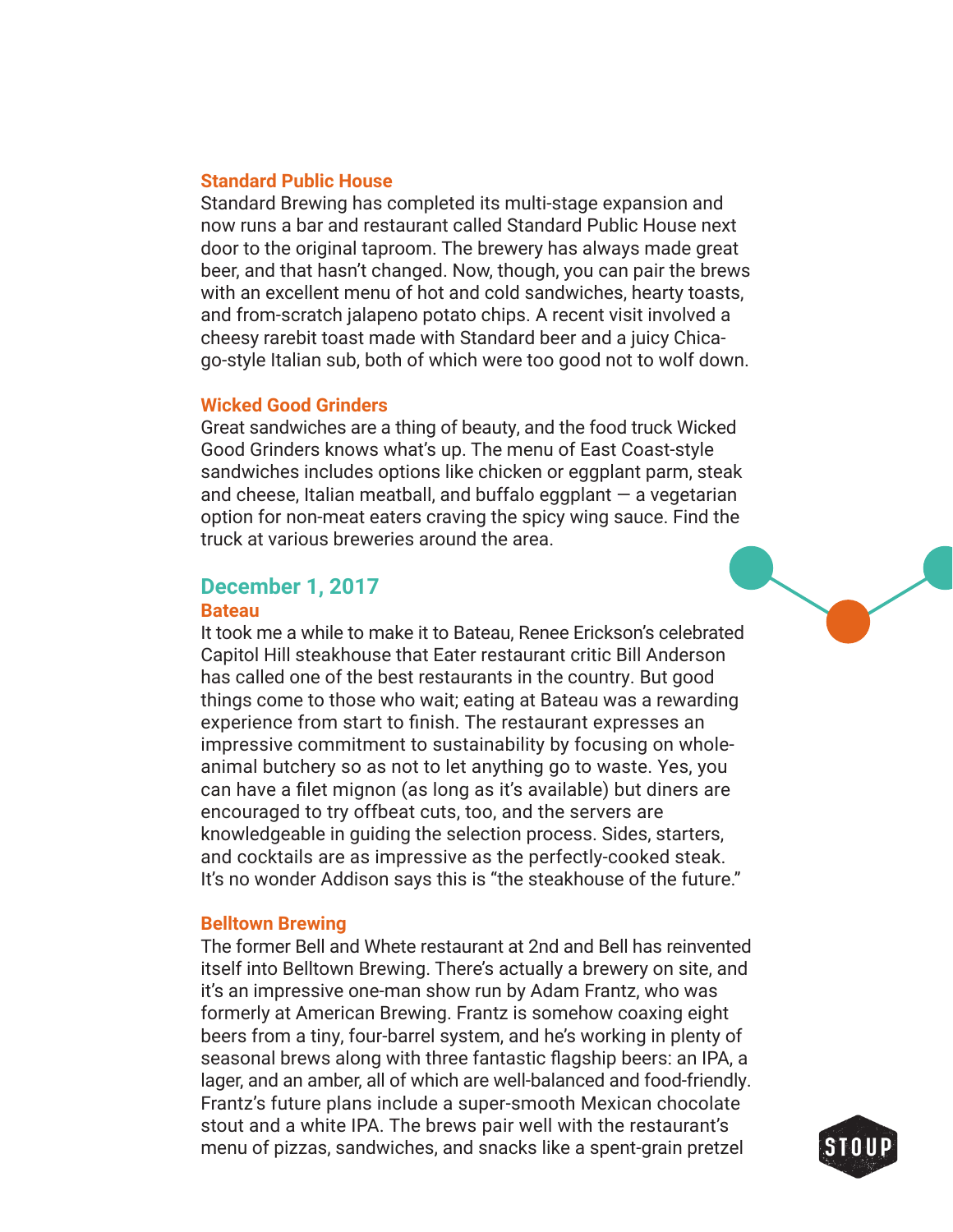

with pimento cheese dip and fried green tomatoes topped with hunks of pork belly.

### **Bar Charlie**

Sea plane-themed Bar Charlie is a delightful spot to kill a few hours on a rainy weekend day. The original cocktails are solid, with picks like the Baby Breakdown with Sun Liquor gin, lemon, simple syrup, and rhubarb bitters. Go for snacks like caramelized shallot and goat cheese dip or bacon-wrapped stuffed dates, or stay for a full meal with one of the menu's sandwich options. If beer is more your style, the rotating tap list does a great job of representing a diversity of mostly-local picks.

# **November 10, 2017**

# **Happy Grillmore**

Kryse Martin-McGill and Darren McGill (Nate's Wings and Waffles, Central District Ice Cream Company) have finally opened their much-anticipated Happy Grillmore in the Central District. It's worth the wait that was brought on by construction delays; these burgers have won awards for a reason. I was skeptical of the use of ciabatta, but the sturdy buns make it easier to cradle these big, messy burgers. The patties have a pleasant kick of spice, and several burgers feature uncommon combinations that show off the McGill's mastery of flavors.

#### **Navy Strength**

Navy Strength delivers a strong dose of tropical sunshine with its modernized Belltown tiki bar. Part of the menu visits a different country every few months, with diverse locales like India and the Philippines lending flavor inspiration to food and drink. Opt for traditional tiki, or be adventurous with one of the many outstanding original drink concoctions. No matter what, definitely order some food: Chef Jeffrey Vance, who drew a James Beard semifinalist nod for his work next door at No Anchor, helms the kitchen here, too.

#### **Meet the Moon**

Bright and bustling Meet the Moon has quietly been delivering solid meals next to Lake Washington in Leschi since early 2016. This member of the Heavy Restaurant group does it all, with breakfast, brunch, lunch, dinner, dessert, drinks and even a classic kids' menu. It's the quintessential neighborhood cafe, well-executed from the decor to the service to the food. "Seasonally inspired comfort food" is perhaps the best way to categorize it, with

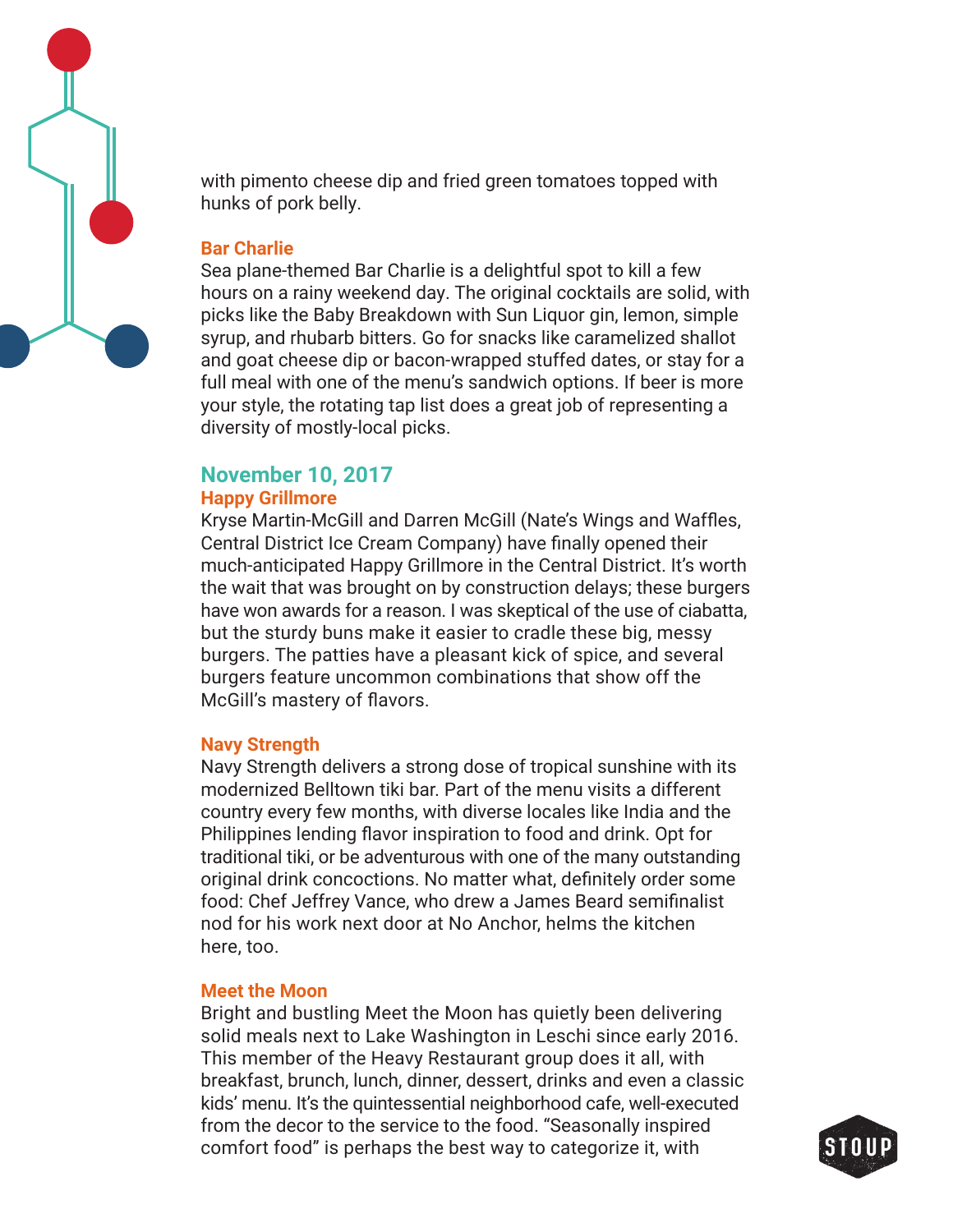

current stand-outs like the prosciutto and delicata squash sandwich, Dungeness crab roll, and curried lentil hash.

# **October 13, 2017**

#### **Hog Island Hoagie**

Hiding out inside Bauhaus Coffee in Ballard is quite possibly one of Seattle's best sandwich shops. Hog Island Hoagie fills a void with its classic Philadelphia-style sandwiches, which come packed with top-notch deli meats, cheeses, veggies, and pickles. The flagship choice is a sure bet: an Italian classic, with the perfect balance of ham, salami, cheeses, Mama Lil's sweet peppers, and mayo. You can order these via most of the usual delivery suspects, or pick up inside the coffee shop.

#### **Commonwealth**

An homage to Kentucky, Belltown's new hideaway bar Commonwealth is tucked away behind the flashy new Pintxo, which recently relocated to bigger digs. Commonwealth's cocktails and darn-good Southern bar food are worth the confusion in finding the entrance (you have to walk through Pintxo). The warm space feels like a good friend's living room, with a fire pit and eclectic furnishings. The drink menu is naturally Bourbon-leaning, but there's nice diversity, too. Select a classic drink like a Manhattan or negroni on tap, or pick one of the originals to pair with bites like Nashville-style hot chicken or cast-iron cornbread topped with beans.

# **Obec Brewing**

Obec means "community" in Czech, and this new Ballard brewery has created a welcoming atmosphere and a strong line up of brews. There are plenty of breweries in Ballard, as we all know, but Obec's tap list brings diversity to the scene, with options like a Czech pils, red rye saison, and a Belgian singel. There's usually a food truck parked outside, and games aplenty to encourage lingering. Non-beer drinkers will feel included here too, as the menu also includes cider, wine, vermouth, and soda.

# **September 29, 2017**

### **Copine**

There's something special happening at Copine, and it's flying criminally under the radar. A fine-dining rarity in Seattle, Copine comes courtesy of chef Shaun McCrain and manager Jill Kinney. The food here feels both ambitious and approachable, with French techniques applied to Northwest ingredients for plates that are sure to dazzle. Opt for the chef's table or the dining room and



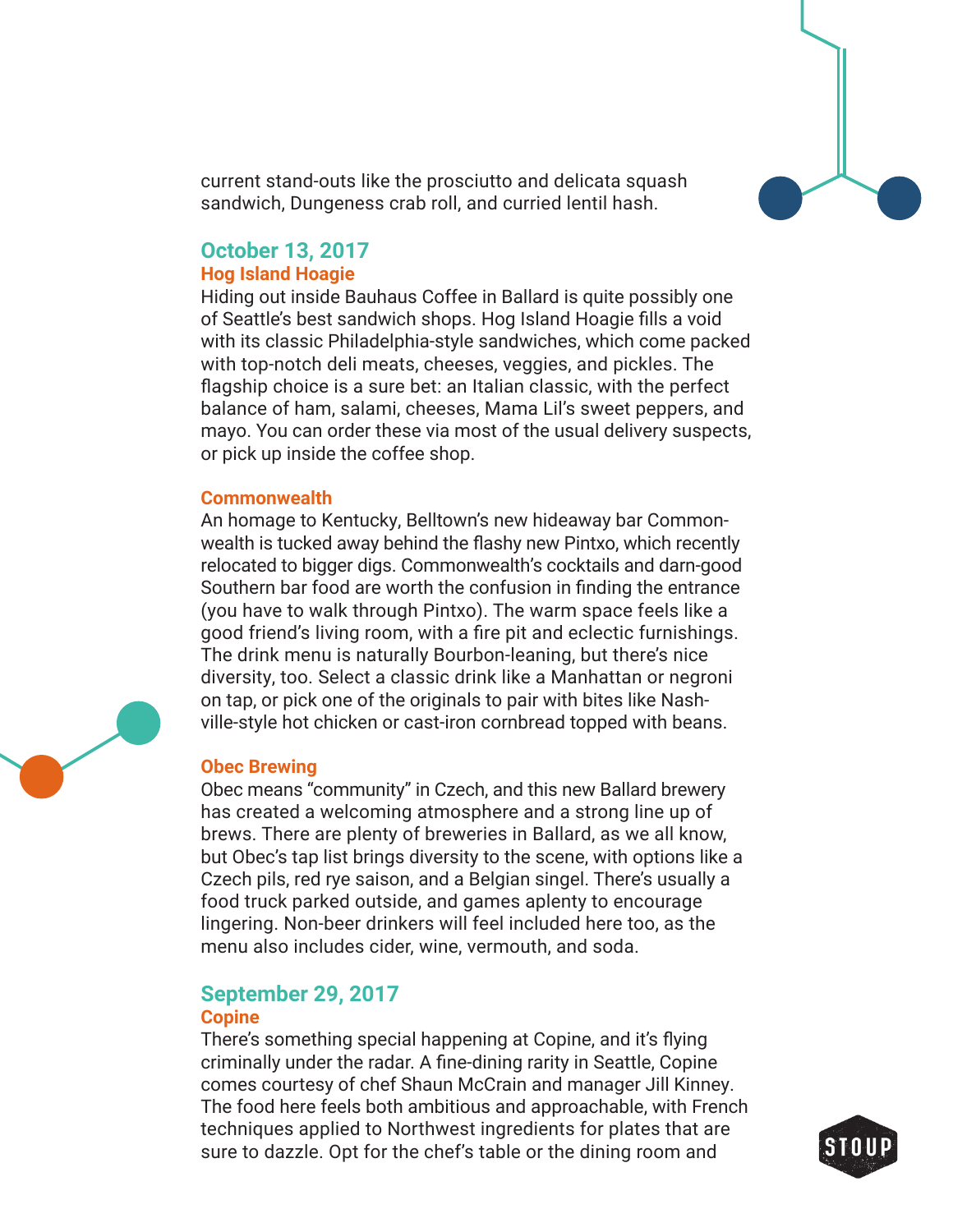you'll be suitably impressed. What's more, the couple has added firepower from beverage director Ruven Munoz, who adds an impressive wine list and original cocktails.

#### **Rob Roy**

Anu and Chris Elford are killing it with Navy Strength and No Anchor, their two new bars in Belltown, but their original Rob Roy still welcomes. The retro cocktail lounge is dark and quiet, the perfect place to tuck into a strong drink on a rainy day. Classic cocktails are made well, using local ingredients when possible, and a slew of originals are worth dabbling in. Or just ask the bartender to make something up  $-$  you can't go wrong.

#### **Populuxe Brewing**

Populuxe has just unveiled a much-needed expansion that allows more than four people to fit inside. The new space also comes with pinball machines, and greater brewing capacity for sampling Populuxe's signature brand of well-balanced brews rather than heavy flavor bombs. It's all arriving just in time for fresh-hop season — there's one such beer on tap now, plus other seasonals like a pumpkin ale and an Octoberfest.

# **September 8, 2017**

#### **Country Dough**

Tucked away in a (relatively) quiet corner of Pike Place Market, this small counter-service restaurant is the answer to your prayers if you're searching for food amid the tourist throngs. The Szechuanstyle meals here are ready quickly, there's hardly ever a line, and the patio outside usually has some available seating. Choose from among hand-shaved noodles with additions like bean paste, cumin, and chili sauce; Chinese crepes filled with sesame hoisin sauce, fermented bean curd, and a Chinese doughnut; or flatbread stuffed with your choice of meat and flavorings.

#### **Chavoya's Hot Dogs**

The humble red cart belies the magic happening on the grill. The choices are few but enticing; the Seattle Dog with grilled onions, cream cheese, and jalapenos is a stand-out. The beef hot dogs are split, and the toppings wedged inside, a simple act of brilliance. You can also opt for a Field Roast veggie option if you sway that way. Find the cart at Seapine Brewing on Saturdays and Populuxe Brewing on Sundays — these dogs pair perfectly with beer.

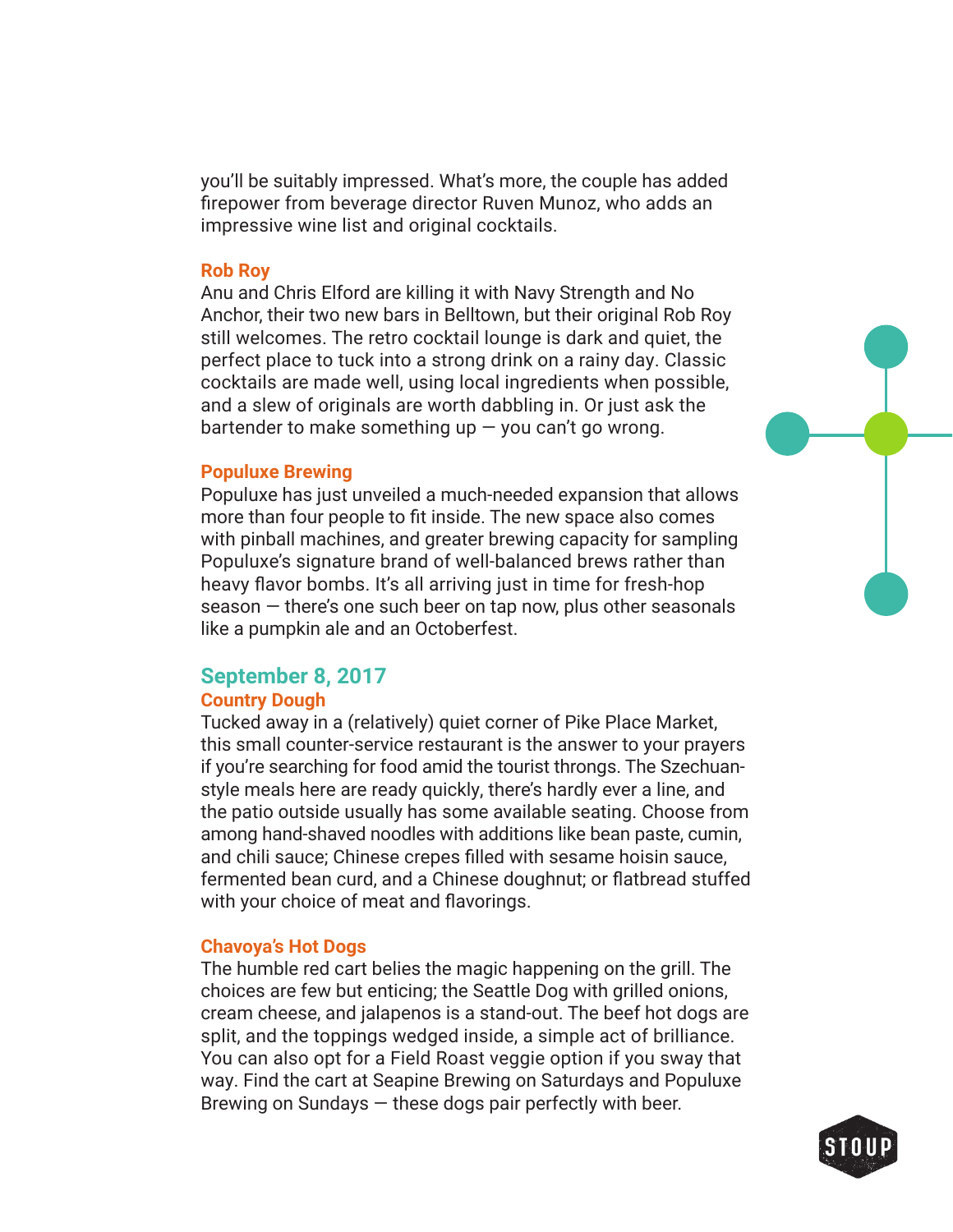#### **Cheese Wizards**

The newish brick-and-mortar shop for the Cheese Wizards food truck is admittedly a bit of a shit show. On a recent visit, a single employee was making food and taking orders, and the whole operation was severely backlogged. To make matters worse, the shop has almost no seating and feels cramped with just a handful of people inside. But, stick it out, and your reward is worth the trials. Tricked-out cheese sandwiches, named after nerd-culture icons, combine ingredients like cream cheese, black forest ham, and salami, and come with your choice of dipping sauce for even more extravagance. The food truck is also still rolling if that's more your speed.

# **August 18, 2017**

#### **Joule**

The ever-successful twists on Korean flavors wielded by husbandand-wife duo Rachel Yang and Seif Chirchi have helped keep Joule relevant in an evolving Seattle food scene. An Eater 38 member, Joule is worth revisiting if you haven't been in a while, and it needs to be at the top of your list if you haven't been at all yet. Brunch, especially, is a must, with an enticing menu of mains complemented by a thematic buffet, where you can fill up on seasonal creations. It's popular, though; go early or make a reservation.

# **Cook Weaver**

I admit I felt a serious dose of skepticism about Cook Weaver when it first opened. What on earth was the "inauthentic Eurasian food" peddled by the restaurant's tagline? And yet it's won me over, thanks to stellar cooking that magically melds a diverse set of ingredients into thoughtful dishes. A recent meal included fried chicken with crab seasoning, peanuts, and pickled daikon; kasuroasted cauliflower with an anchovy mint aioli, pistachio, and lovage; and pea spaetzle with king oyster mushrooms, fermented black beans, and beurre blanc. I had no idea what I was eating, and I loved every bite.

# **Hokkaido Ramen Santouka**

The velvety tonkatsu broth at Hokkaido Ramen Santouka is worth braving the horrors of the University Village shopping mall. Pick from among shoyu-, miso-, and spicy miso-flavored broth, but I recommend the shio, because that pickled red plum is fun to eat. This location, the second in Washington, sports a lovely interior that incorporates art from the Hokkaido region's Ainu people, plus an adorable robot that can help you make menu selections



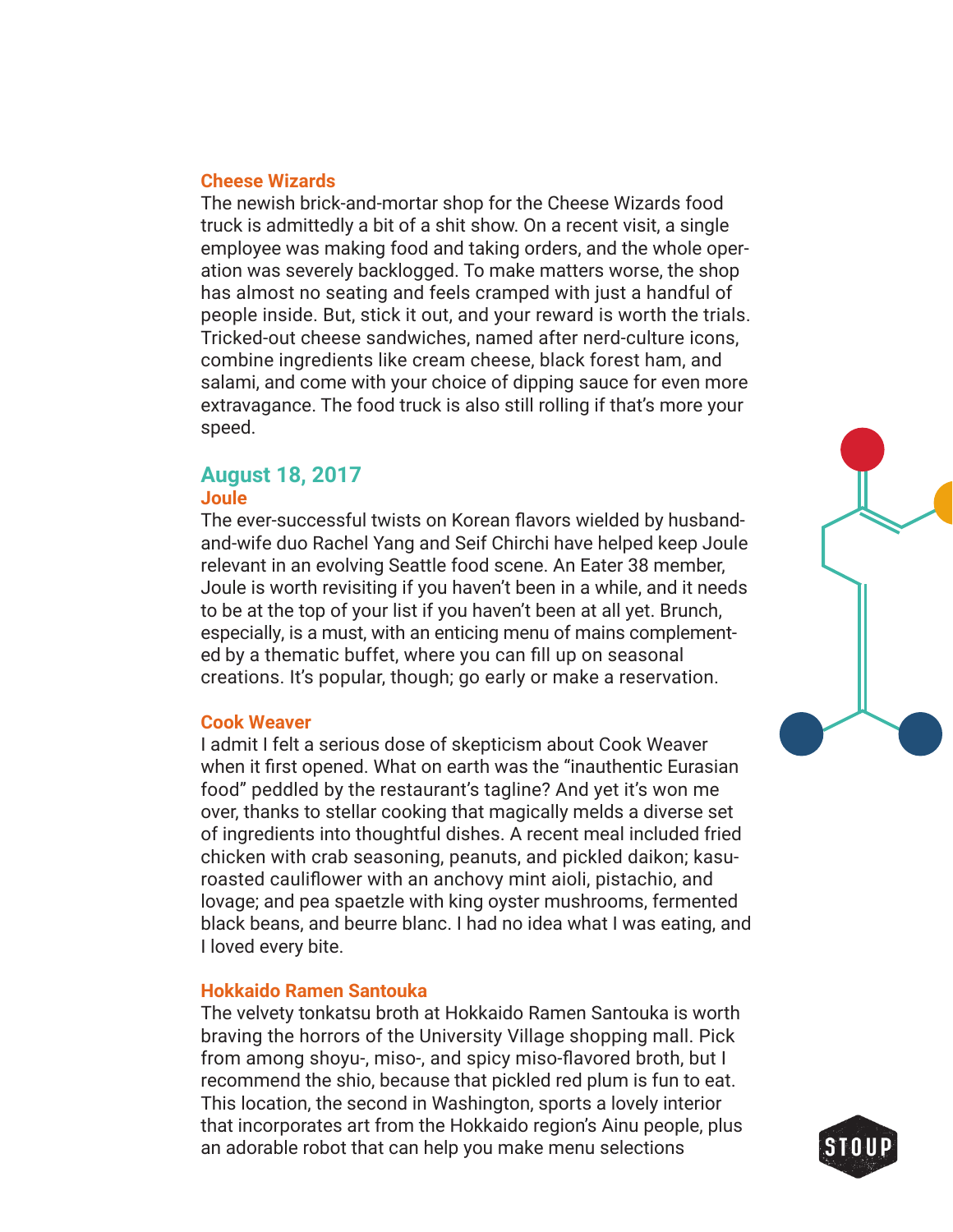

# **August 4, 2017 Dough Zone Dumpling House**

Dough Zone is the stuff dreams are made of. Fill your table with heaps of dough-based delights, all expertly crafted at this highly respected local chainlet. Take your pick of noodles, dumplings, and buns, with stand-outs like the jiao long boa (soup dumplings) and fried jian buns. The restaurants tend to get swamped on weekend evenings, so opt for an early start.

# **Street Treats**

Seattle has seen a rather surprising proliferation of frozen sweets shops, but they're certainly coming in handy in the recent heatwave. The Central District's Street Treats dishes out indulgent cookies and ice cream, as well as ice cream bars and build-your-own ice cream sandwiches. The only downside is that there's no place to eat inside, so be prepared to take your selection to go.

# **Hill City Tap House**

Refreshingly without pretension despite having an expert selection of beer, Hill City Tap House is a welcome addition to the south end. It's also kid-friendly, with a small play area for the little ones, so families will feel particularly drawn to this hang out. Local and regional beers feature heavily in the 24-tap selection, and whoever is behind the bar is likely to be a great resource in helping you choose. There's a bottle shop component, too, for purchases on the go.

# **July 28, 2017**

# **Tentenyu Ramen**

Who cares if it's hot outside? Pick a table by the window at Capitol Hill's new Tentenyu and let the breeze cool your ramen-induced sweat. The Kyoto-style ramen, made with chicken broth, is just rich enough, and the vegetarian mushroom version is worth going meatless for. Don't forget to add a perfectly molten soft-boiled egg to your soup. Among the sides, the cold tofu with spicy sauce and the fried chicken karaage are your best bets.

# **Bongos**

Bongos is bigger and  $-$  gasp  $-$  maybe even better than the likes of Un Bien and Paseo. The Caribbean-themed restaurant is a neighborhood favorite, a tropical paradise nested improbably next to Aurora Avenue, and it's worth trekking out to Green Lake if you don't live nearby. The sandwich and plate selection here is broader than the alternatives, and the flavors just as indulgent, with ingredi-



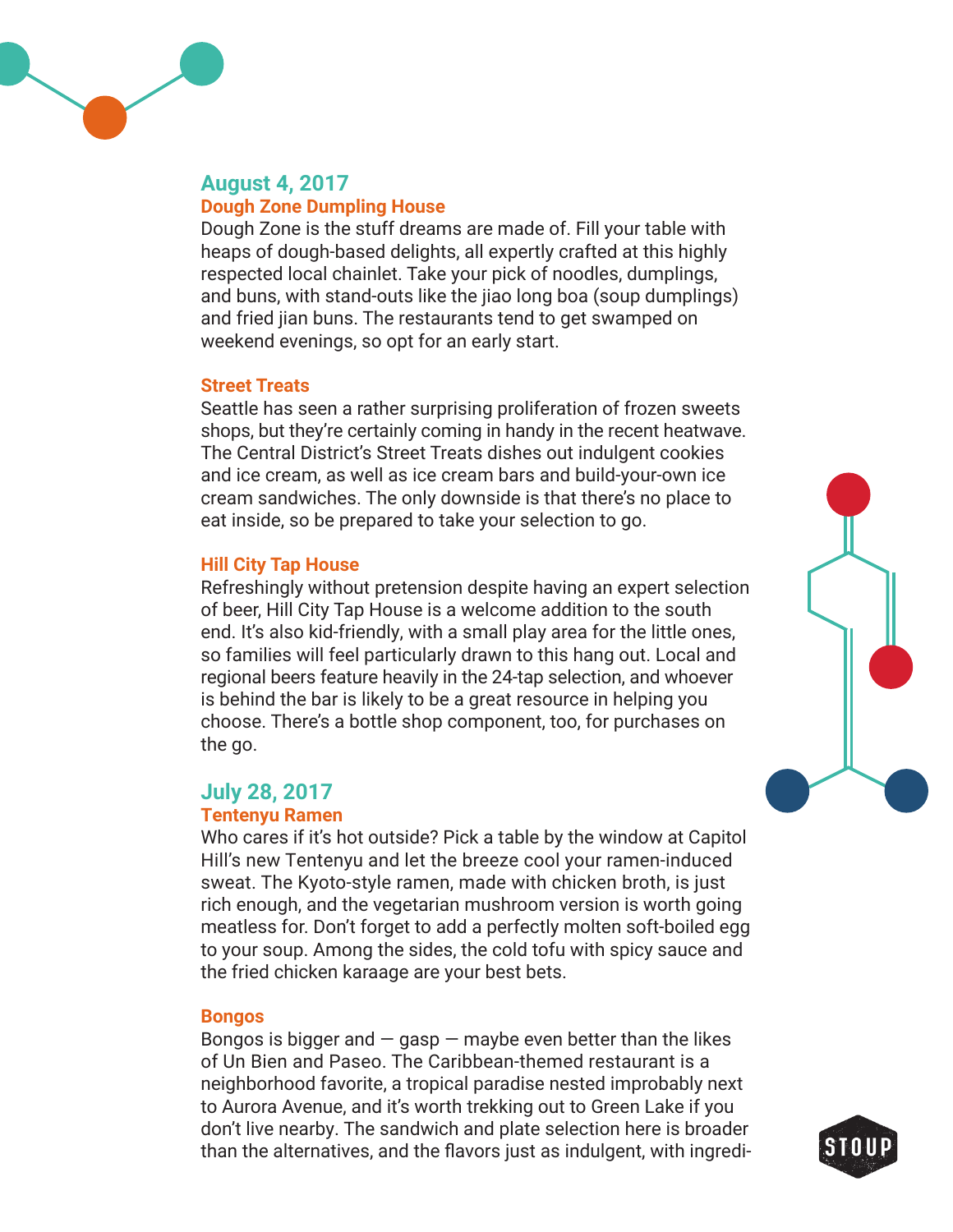ents like braised pork, jerk chicken, yucca fries, and fried plantains. Don't let the line scare you away; there's plenty of seating.

# **July 21, 2017**

# **Humble Pie**

Craving a great patio and some honest-to-goodness sustainability? Humble Pie, tucked off of Rainier Avenue, sports outdoor seating and an enticing selection of wood-fired pizza using local and organic ingredients like Beecher's Cheese, Uli's Sausage, and Washington apples. The pizzeria, constructed of two shipping containers and built following LEED standards, also grows some of its ingredients, draws power from solar panels, and raises chickens on-site. There's also a great selection of local beer and wine.

#### **Ma'Ono at Rachel's Ginger Beer - U Village**

The Ma'Ono hot chicken sandwiches doled out at the new Rachel's Ginger Beer location in the University Village are worth braving the shopping mall's madness to obtain. Choose a spice level — ranging from naked to "Hot Hot Hot: Bring the Pain" — and be prepared to have this meal pervade your dreams for the next several weeks. The sandwiches are built with King's sweet Hawaiian buns and kewpie mayo, which balance the heat, and big, crunchy daikon pickles that are creatively sliced to resemble hamburger pickles. Oh, and the chicken. It's thick and thickly-breaded and perfectly crisped and one big flavor bomb. And it all goes perfectly with RGB's sodas and cocktails.

#### **White Swan Public House**

Owner Dan Bugge knows a thing or two about what Seattle likes in a restaurant. His other hits, Matt's in the Market and Radiator Whiskey, should be your first clue that White Swan won't disappoint. Stock up on raw oysters to start, and otherwise fill your table with whatever looks good, be it the fried maitake mushrooms, oven-roasted octopus, fried Brussels sprouts, or bone marrow on toast. Don't leave out the Poutine O' the Sea, which is quickly becoming Seattle legend. Enjoy fresh breezes off Lake Union, though be prepared to be patient with dodgy service on busy evenings.

#### **Hue Ky Mi Gia**

Ignore the menu of mostly just-ok entrees at this sometimes discordant Vietnamese-Chinese mashup. Instead, head straight for the fried butter chicken wings, which are the real draw at this International District strip mall restaurant. The oft-praised appetizer is delicious even without the addition of the excellent sweet-and-

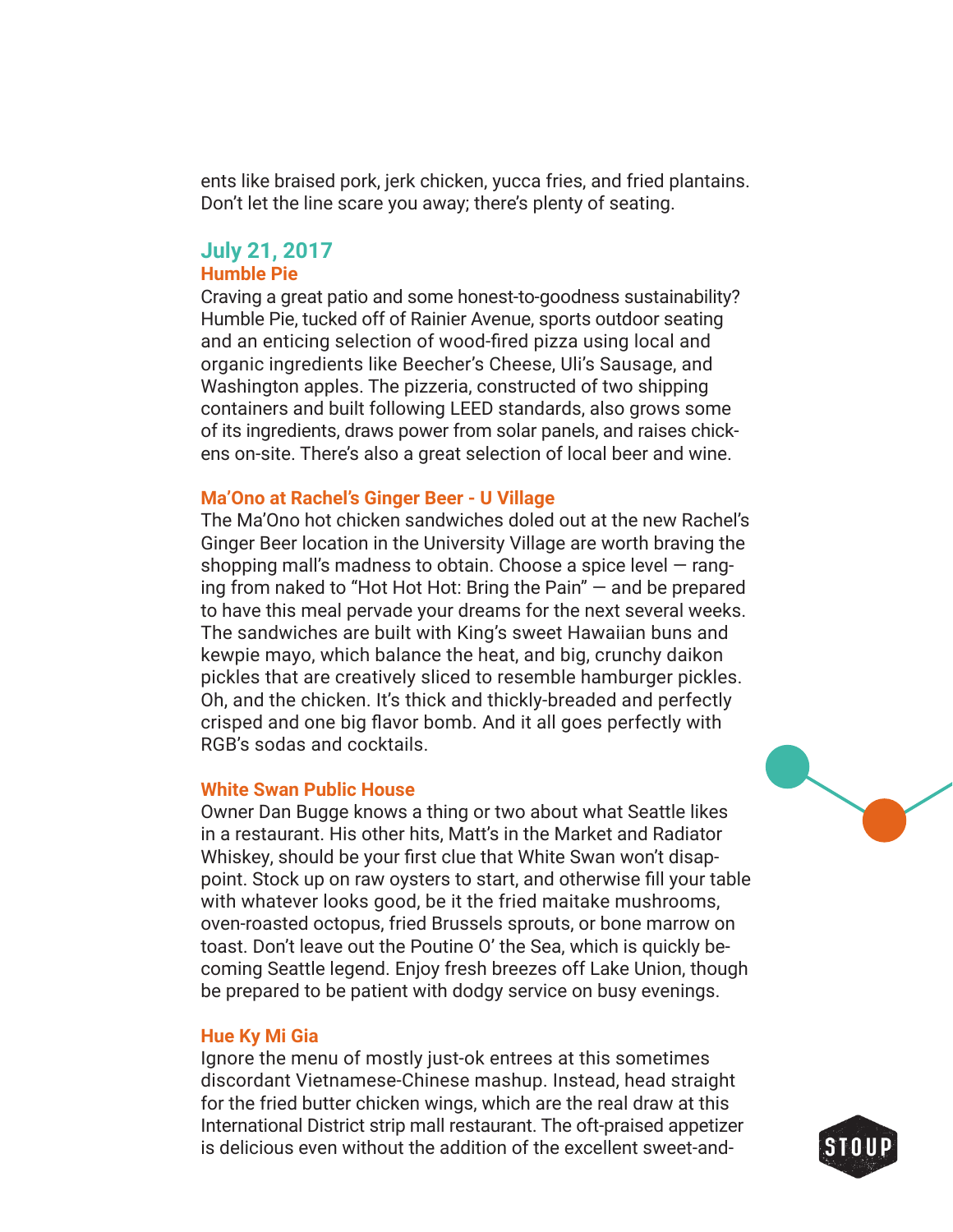spicy dipping sauce. Should you so desire, you can supplement a few orders with the duck egg noodle soup or a stir-fried vermicelli plate, which are some of the most worthwhile mains.

# **July 14, 2017**

# **Salted Sea**

Drawing on Vietnamese and Northwestern influences and packed with sustainable seafood, Salted Sea is a Columbia City gem worth visiting for dinner or brunch. Bright flavors punch up classics like spicy green curry mussels, pan-fried oysters with kimchi tartar sauce, and pork belly fried rice. Don't skimp on the raw oysters, and enjoy gloating over the line at Geraldine's across the street while grabbing a seat immediately here.

#### **Percy's and Co.**

Order from the extensive list of original cocktails, or simply tell the server a few preferences and be surprised with a random concoction. Either way, expect herbs aplenty, and apothecary-inspired additions. That tagline may sound a bit twee, but it works here because it's all done so darn well. Throw in a few Southern-inspired bites like hushpuppies and whiskey French toast and call it good.

#### **Little Uncle**

Little Uncle's outstanding Thai dishes continue to impress, whether you go with the customizable pad thai or branch out and try something new, like khao soi gai, a spicy chicken curry and noodle dish. The tiny space is busy, so be prepared to stalk a table or take your food to go. Scoring a patio spot is ideal. Ice-cold lager in a frosted mug? Yes, please.

# **July 7, 2017**

### **Wallyburger**

If you have any trouble finding Wallyburger, tucked in as it is along the sensory overload that is Wallingford's 45th Avenue, just look for the line. The new Western-themed burger joint slings wellproportioned burgers made with grass-fed Washington beef, along with shakes and fried chicken and even a made-here vegan patty option that doesn't disappoint.

### **Bar Vacilando**

Capitol Hill denizens would be hard-pressed to find a more delightful patio. Bar Vacilando's sports massive potted trees and carved wood benches that lend a tropical feel. Whether you sit inside or out, you can't go wrong with the original cocktails, thoughtful wine

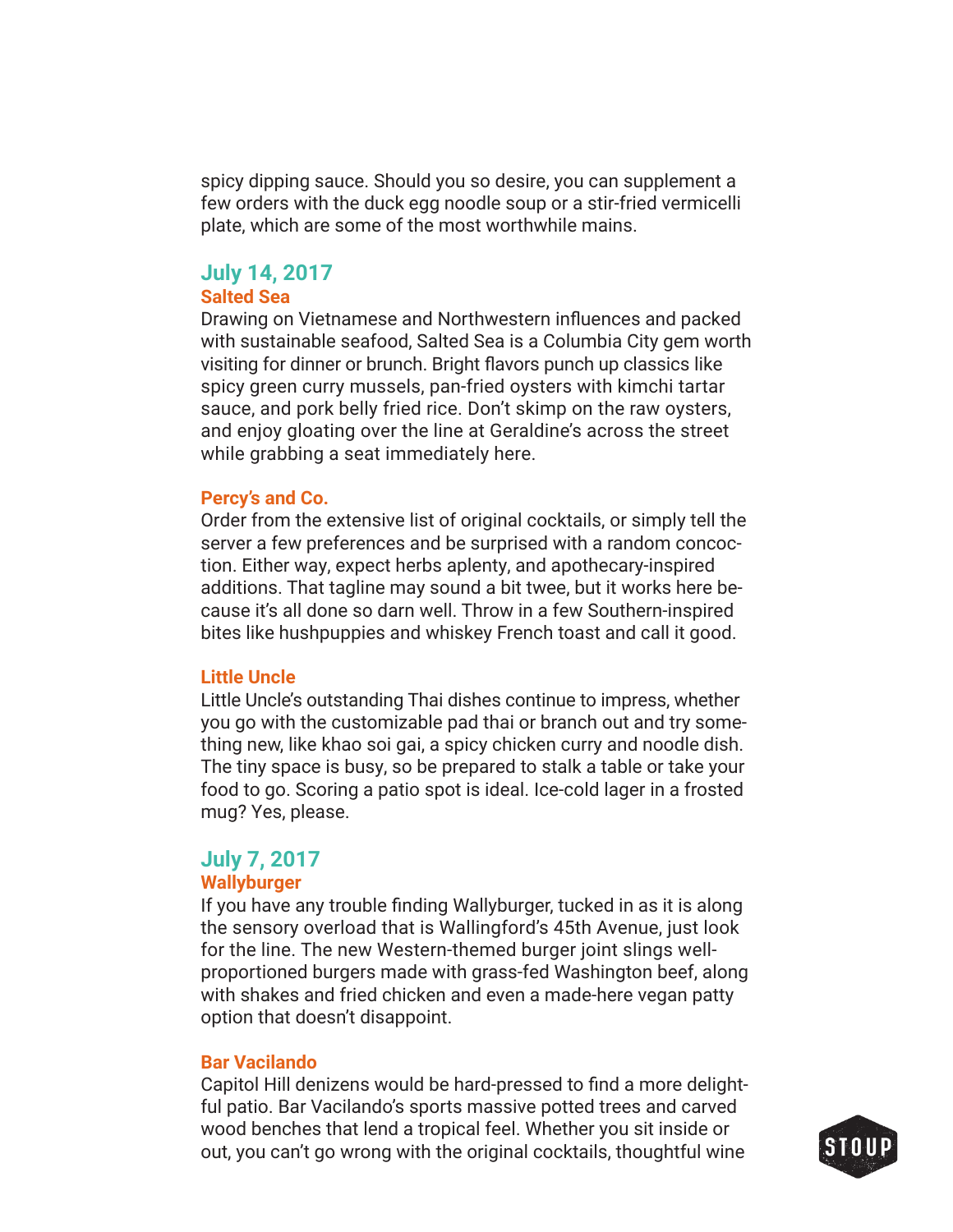list, and internationally-inspired small plates. Bring friends and stay a while.

#### **London Plane**

Lovely London Plane, with its collections of fresh flowers and tall ceilings and loads of light, exudes a casual elegance. The food keeps that theme going, with farm-sourced ingredients utilized in a range of small plates, salads, and entrees at breakfast, lunch, and dinner. Flavors skew Mediterranean and Middle Eastern. Do yourself a favor and make a reservation here as soon as you need an excuse for a great meal.

# **June 23, 2017**

#### **San Fermo**

Two historic pioneer homes were relocated from the International District to Ballard to house San Fermo, where the experience feels like a dinner party. Dine al fresco on the lovely patio or sit in one of the many "rooms" of the house. The fare is straightforward Italian, not reinvented but well executed and respectful of its roots. Fresh pasta, chickpea flatbread, carpaccio, and whole grilled trout are some of the standouts.

#### **Union Saloon**

Wallingford's new Union Saloon is flying criminally under the radar. The convivial combination of neighborhood watering hole and high-brow comfort food restaurant is the first solo venture for Michelle Magidow, who previously put in time at Salumi, Harvest Vine, Lark, and Delancey. Magidow's shipwright friend crafted gorgeous wood tables and an impressive U-shaped bar that complement exposed beams and plenty of natural light. The kitchen composes dishes that range from thoughtful seasonal vegetable small plates to downright delicious twists on comfort food like barbecue brisket and fried chicken. The attention to detail here makes it clear this is a labor of love for Magidow, and its warmth and approachability lend a sense that you've entered her home for dinner. Whatever you do, save room for Magidow's specialty: from-scratch carrot cake.

#### **Marmite**

Renowned chef Bruce Naftaly came out of retirement for this one, and the result is outstanding. The meals here lean slightly toward French rusticity, with Northwest ingredients and local sensibilities, all complemented by the occasional appearance of creations from Bruce's wife and pastry chef Sara Naftaly. Whether you plan to sip



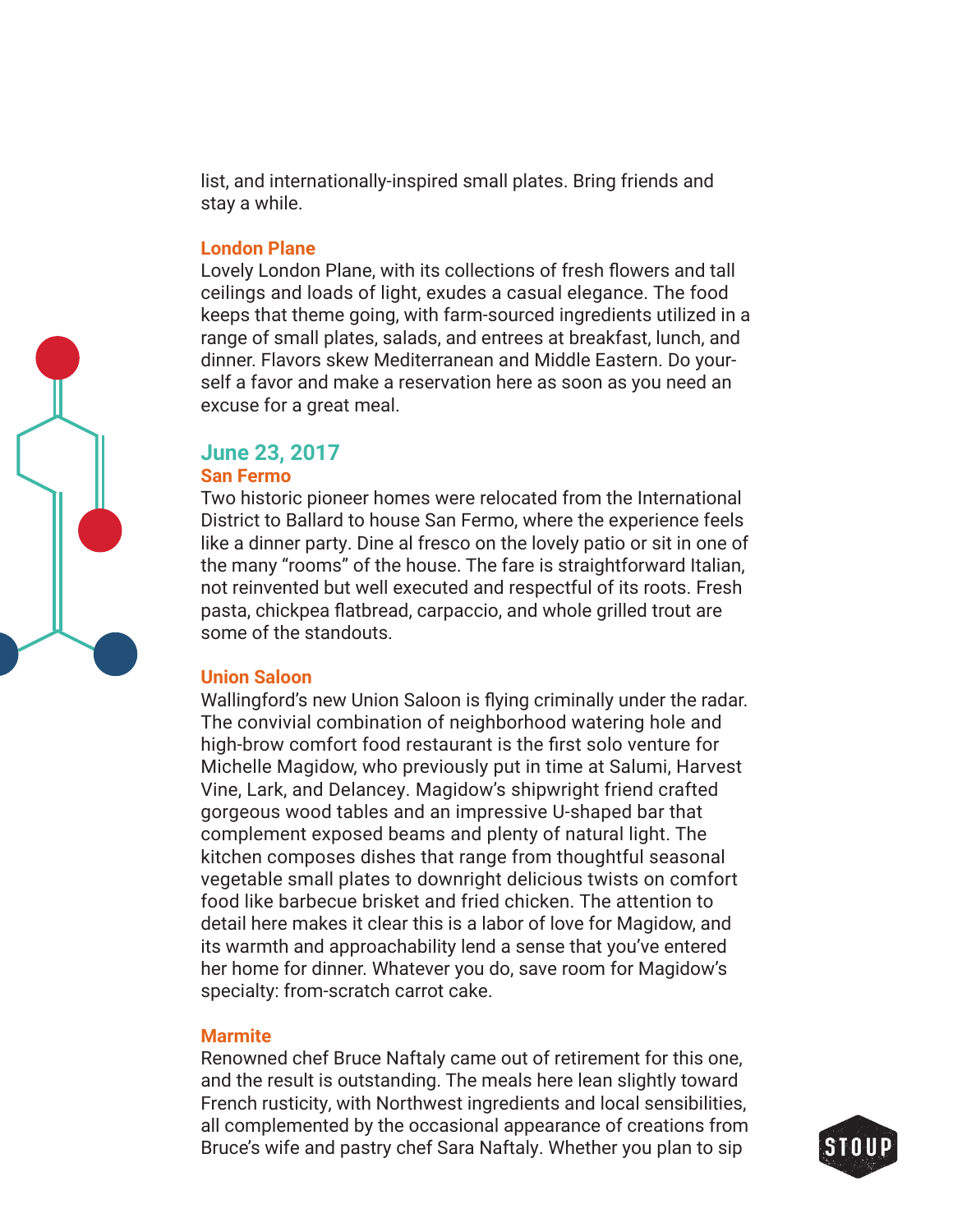

a hearty broth or indulge in a full dinner or brunch, it's impossible to go wrong with any of the thoughtfully prepared dishes here.

# **June 9, 2017**

# **Saint Helens**

Should you find yourself in need of a patio, an adult beverage, and some very tasty snacks in the vicinity of Laurelhurst, look no further than Saint Helens, the all-day cafe from Josh Henderson's Huxley Wallace Collective. It's also an ideal place for morning brunch, an afternoon with friends on the patio, or a quiet date night. The small menu means the kitchen can focus on expertly executing every dish, and the original cocktails are thoughtfully crafted.

#### **Leary Traveler**

The Leary Traveler holds down the fort in Frelard, serving food and drink without pretension. The pub grub is well done, with a menu of mostly sandwiches that includes one with Manny's pale ale-brined chicken thigh. It's all complemented by a solid draft beer selection and cocktail list. Should you come for brunch, be sure to take advantage of the build-your-own Bloody Mary bar.

# **West Seattle Brewing**

Hit the "Tap Shack" outpost of West Seattle Brewing situated on a prime piece of real estate facing Alki Beach. Situate yourself on the patio and stay a while, enjoying solid brews from West Seattle Brewing and other local producers. Your food option here is goodenough pizza; consider the Alki, which comes topped with smoked oysters, bacon, and spinach.

# **June 2, 2017**

# **Stoup Brewing**

Ballard's Stoup Brewing is a popular go-to on sunny days, thanks to its large patio and wide range of solid beers. The brewery has also expanded into a new space above the current taproom. It's complete with a balcony that overlooks the patio, and, should you tire of all the kids and dogs downstairs, the upper level is 21+, and it's for humans only.

# **Seattle Fish Guys**

The gorgeous, gleaming piles of fresh seafood here are a draw for lovers of all things fishy. Ready-to-eat shrimp and crab cocktails, smoked lox, and tons of fish and bivalves to take home: It's all here. And don't despair if you're craving poke — that's available, too. Bowls come with brown or white rice; your choice of seaweed